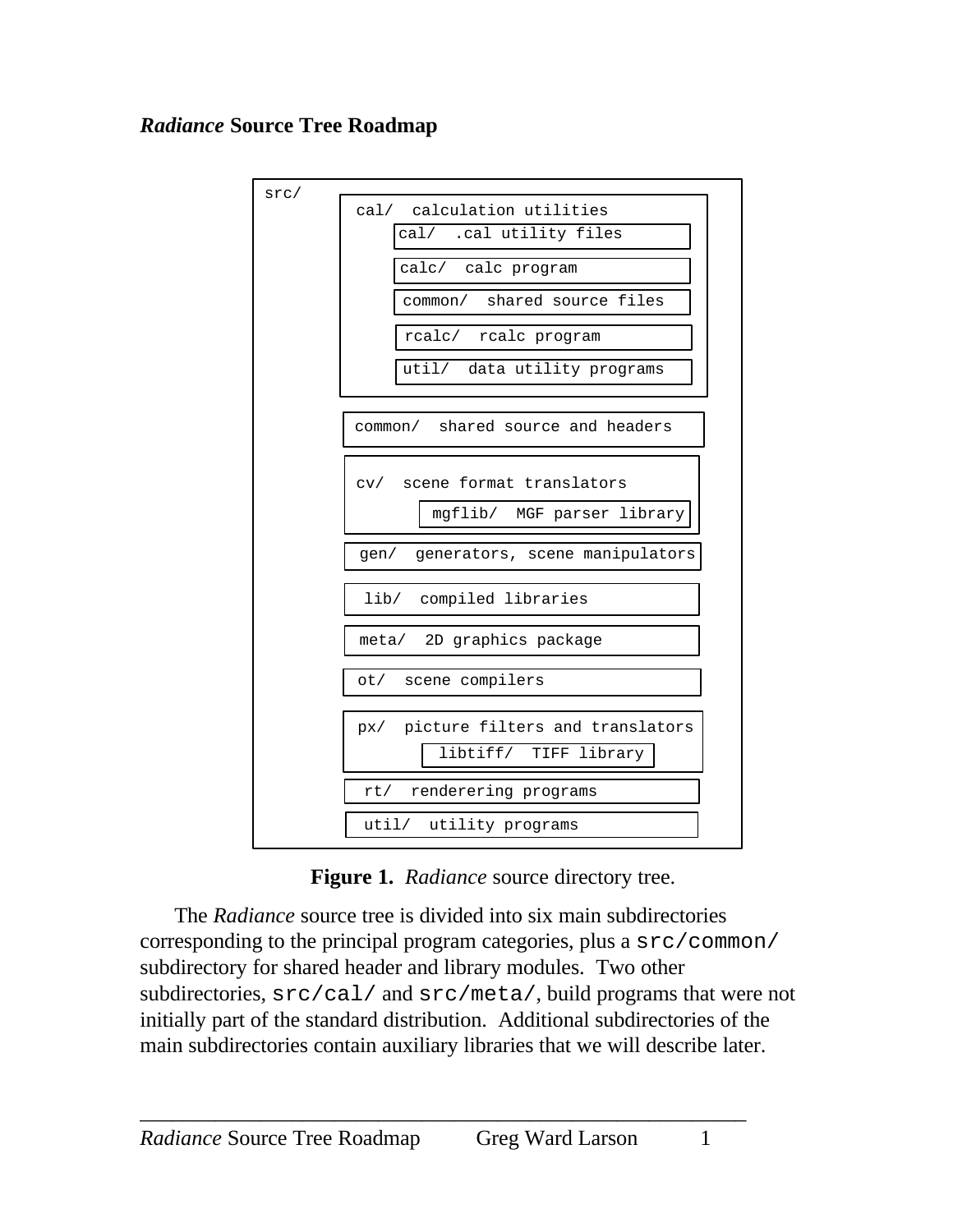| <b>Directory</b> | Category                | <b>Programs</b>                        |
|------------------|-------------------------|----------------------------------------|
| src/cv/          | <b>Scene Format</b>     | arch2rad ies2rad lampcolor mgf2inv     |
|                  | Translators             | mgf2meta mgf2rad mgfilt nff2rad        |
|                  |                         | obj2rad rad2mgf thf2rad tmesh2rad      |
| src/gen/         | Generators,             | genblinds genbox genclock genprism     |
|                  | Scene                   | genrev gensky gensurf genworm          |
|                  | Manipulators            | mkillum replmarks xform                |
| src/ot/          | <b>Scene Compilers</b>  | getbbox oconv                          |
| src/rt/          | Renderers               | lookamb rpict rtrace rview             |
| src/px/          | <b>Picture Filters</b>  | falsecolor macbethcal normpat oki20    |
|                  | and Translators         | oki20c paintjet pcomb pcompos pcond    |
|                  |                         | pdfblur pextrem pfilt pflip pinterp    |
|                  |                         | pmblur protate psign pvalue ra_avs     |
|                  |                         | ra_bn ra_gif ra_pict ra_ppm ra_pr      |
|                  |                         | ra_pr24 ra_ps ra_rgbe ra_t16 ra_t8     |
|                  |                         | ra_tiff ra_xyze ttyimage ximage        |
|                  |                         | xshowtrace                             |
| src/util/        | <b>Utility Programs</b> | dayfact debugcal findglare getinfo     |
|                  |                         | glare glarendx objline objpict objview |
|                  |                         | rad raddepend ranimate rlux rpiece     |
|                  |                         | trad vwright xglaresrc                 |

Let us start first with a list of the programs built in each of the six main source subdirectories, shown in Table 1.

**Table 1.** The six main *Radiance* source subdirectories and the programs built there.

The easiest way to explain how *Radiance* programs are built is to select two example programs from each subdirectory, one typical and one atypical, and describe their compilations. We will begin with the  $src/cv/$ subdirectory (scene format translators), then move through the others in the order given in Table 1. Be sure to read the beginning of the next section, as it gives information that is valuable but not repeated later. Also, the  $src/rt/$ subdirectory (rendering programs) will be treated specially, with some hints on adding new device drivers to **rview** and creating new scene primitive types.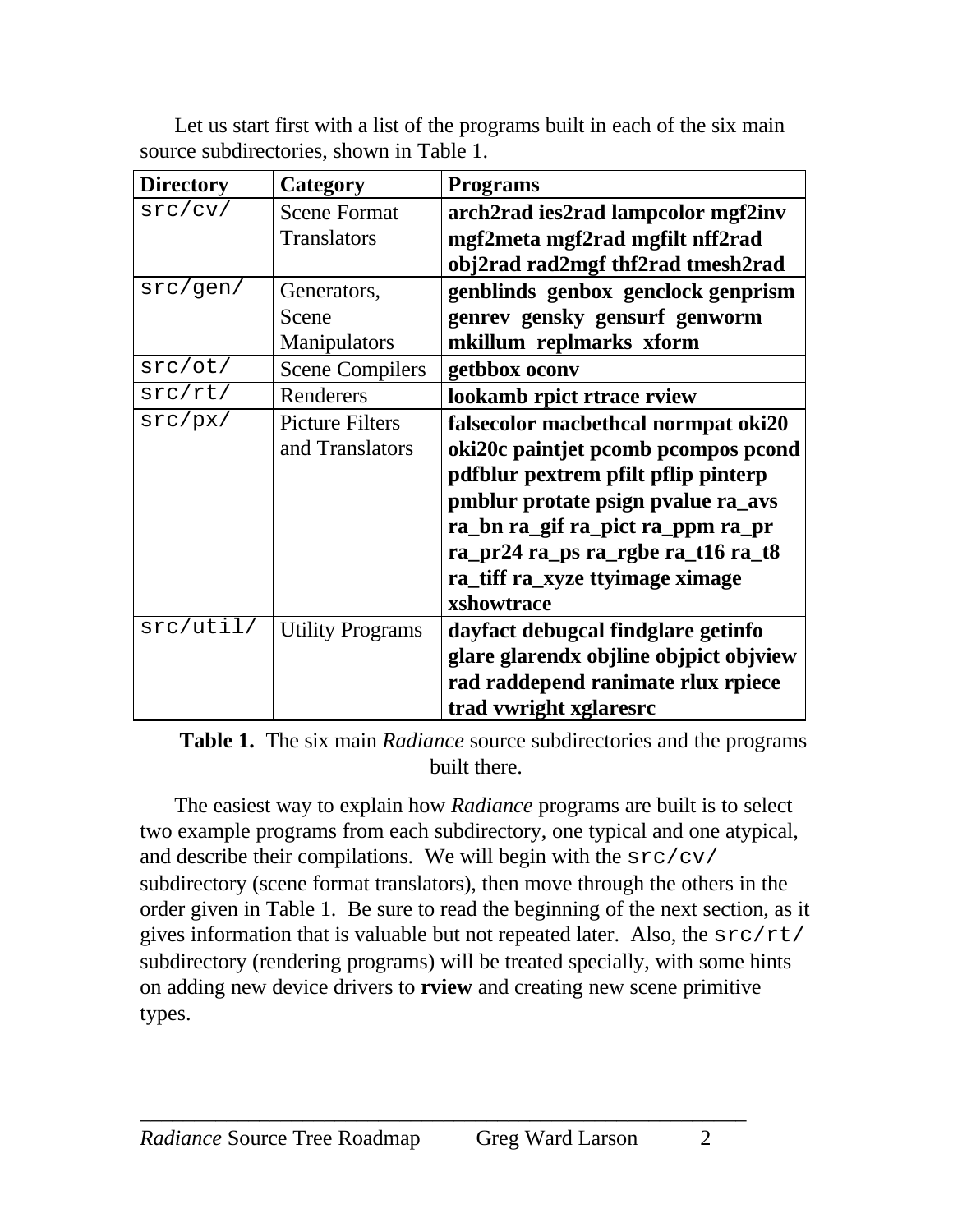## <span id="page-2-0"></span>**Scene Format Translators**

The two example programs we will describe from the src/cv/ subdirectory are **obj2rad** and **mgf2rad**, which correspond to a typical and an atypical scene converter, respectively.

In any *Radiance* source directory, you may use **rmake** to build individual programs or install all the programs for that directory using the special target "install". The **rmake** command is itself a short shell script that calls **make** with the appropriate options and variable settings as determined by **makeall** for this particular system. Let us look at a typical **rmake** script:

```
#!/bin/sh
exec make "SPECIAL=tiff" \
         "OPT=-O2" \
          "MACH=-DALIGN=double -cckr" \
          ARCH=sgi "COMPAT=malloc.o strcmp.o" \
          INSTDIR=/usr/local/bin \
         LIBDIR = \frac{\text{usr}}{\text{local}}\rightarrow \ \ \ \ \ \ \ \ "$@" -f Rmakefile
```
The variables used by **rmake** to control compilations in the various Rmakefile's are:

- SPECIAL Specific modules to compile on this machine, which would normally be skipped.
- OPT Compiler optimization options, which may affect performance but should not affect correctness.
- MACH Compiler options needed to get *Radiance* to work on this machine.
- ARCH The name of this machine architecture, which is used by some modules for more specific compilations.
- COMPAT C library modules that should be replaced by *Radiance*specific versions either for performance or correctness reasons.
- INSTDIR The destination directory for executable binaries.
- LIBDIR The central library directory for auxiliary *Radiance* files. MLIB Alternative C math libraries.
- CC The C compiler command name.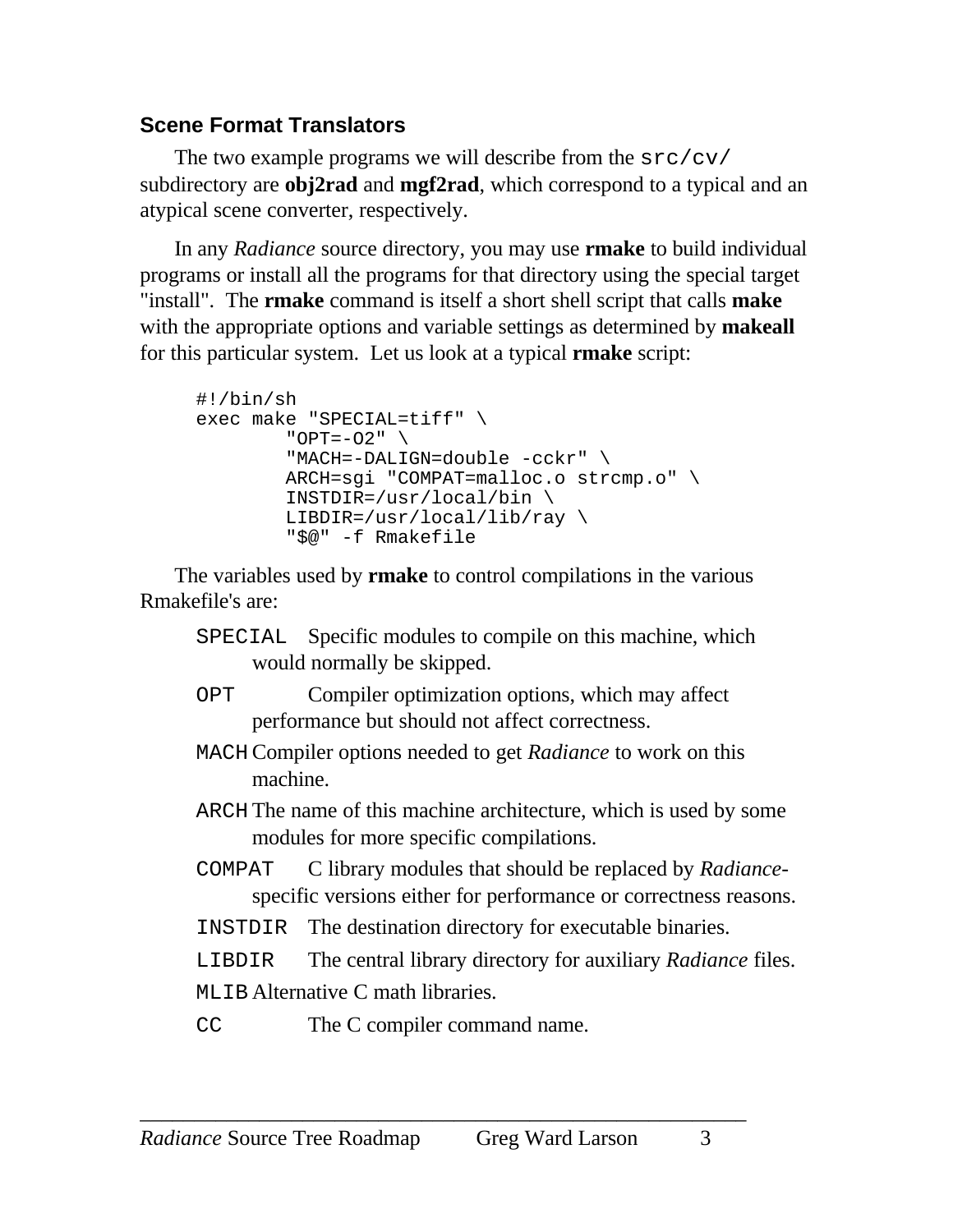<span id="page-3-0"></span>These settings may be altered manually if for some reason **makeall** misses something by editing the rmake file in the destination directory (INSTDIR).

The **obj2rad** program translates Wavefront .OBJ format files into *Radiance*. It uses the routines in trans.c to read in a user's rule file for mapping materials onto surfaces. (See the **obj2rad** man page or doc/notes/translators for details.) Additional routines in tmesh.c are used for smoothing triangulated meshes. Running "rmake obj2rad" results in the following compilations:

```
% rmake obj2rad
         cc -O2 -DALIGN=double -cckr \
-I../common -L../lib -c obj2rad.c
        cc -O2 -DALIGN=double -cckr \
-I../common -L../lib -c trans.c
         cc -O2 -DALIGN=double -cckr \
-I../common -L../lib -c tmesh.c
         cc -O2 -DALIGN=double -cckr \
-I../common -L../lib -o obj2rad obj2rad.o \setminustrans.o tmesh.o -lrt -lm
```
Note the appearance of  $-I$ .../common and  $-L$ .../lib on each compile line. These are necessary to find the common header files in src/common/ and the common libraries in src/lib/. Specifically, obj2rad.c refers to standard.h, which is in src/common/, and **obj2rad** loads the following modules from the  $src / lib / librt$ . a library:

| header.c   | - reads and writes info. headers  |
|------------|-----------------------------------|
| fgetline.c | - gets backslash-escaped lines    |
| fvect.c    | - handles 3D vector math          |
| savestr.c  | - saves shared, read-only strings |
| badarg.c   | - checks argument types           |
| words.c    | - checks word formats             |
| eputs.c    | - puts message to stderr          |
| quit.c     | - calls $exit(1)$                 |
| strcmp.c   | - replacement for strcmp(3)       |

These descriptions (or something like them) may be found in the src/common/README file, and each source directory should contain an up-to-date list of source files and one line descriptions of each. Additionally, each source directory contains a tags file, which may be used by **vi** to quickly go between function and macro definitions in that directory (and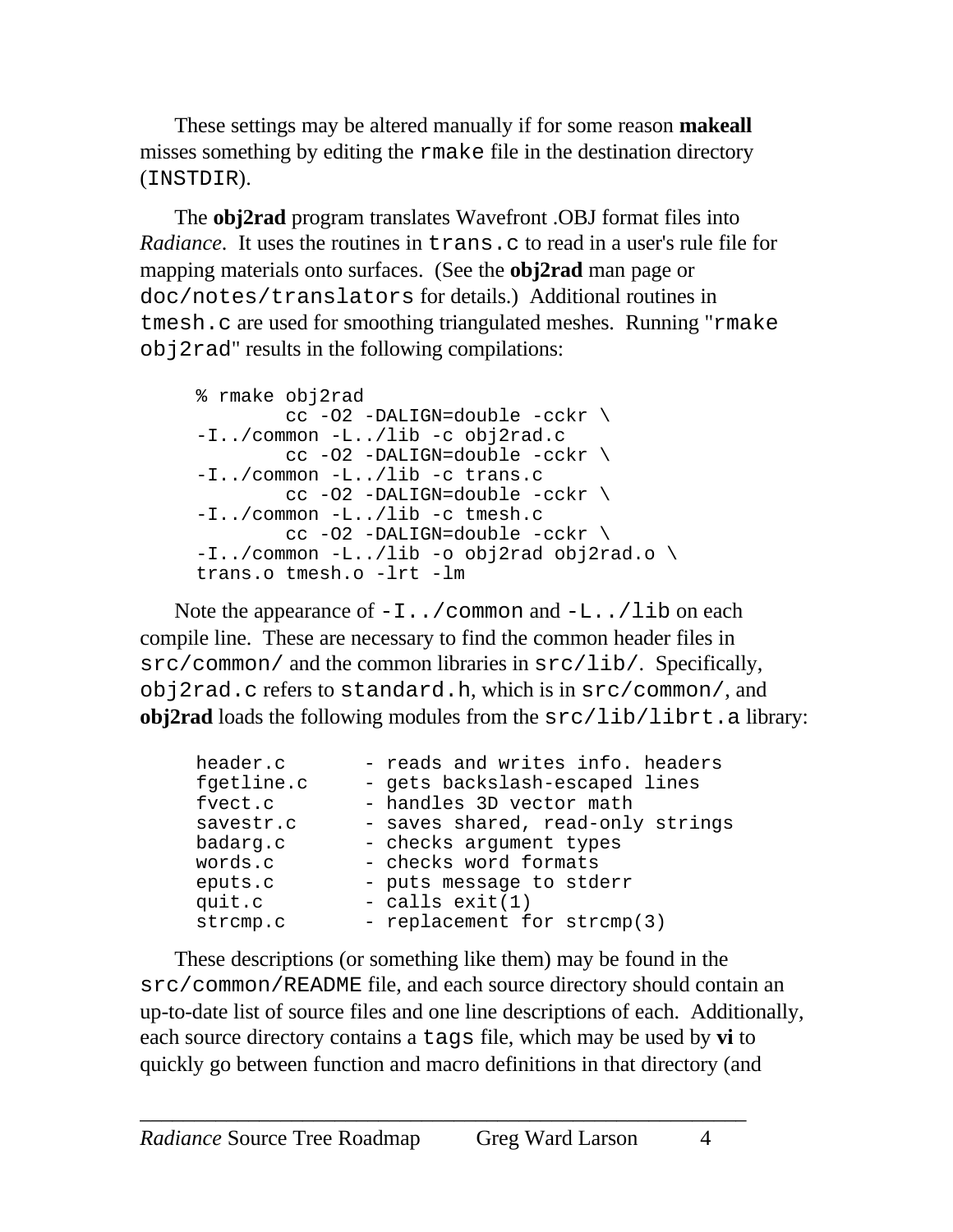src/common/). This is the easiest way to understand a program, by locating all of its constituent parts. Be careful, though, since some function names appear more than once, and the tag command may not always take you to the correct definition. When in doubt, check the SCCSid at the top of the file and compare it with the executable with the **what** command.

The translator **mgf2rad** is slightly more complicated, since it is based on the Materials and Geometry Format\*, which has its own parser library. This library is built in the src/cv/mgflib/ subdirectory then moved to src/lib/libmgf.a prior to linking. The compilation looks like this:

```
% rmake mgf2rad
         cd mgflib ; rm -f libmgf.a ;
        make libmqf.a CC=cc \setminus CFLAGS="-O2 -DALIGN=double -cckr \
'-DMEM PTR=char *' -DNOPROTO" ; \
         cp libmgf.a ../../lib
         cc -O2 -DALIGN=double -cckr \
'-DMEM_PTR=char *' -DNOPROTO -c parser.c
         cc -O2 -DALIGN=double -cckr \
'-DMEM_PTR=char *' -DNOPROTO -c context.c
         cc -O2 -DALIGN=double -cckr \
'-DMEM_PTR=char *' -DNOPROTO -c xf.c
         cc -O2 -DALIGN=double -cckr \
'-DMEM_PTR=char *' -DNOPROTO -c object.c
         cc -O2 -DALIGN=double -cckr \
'-DMEM_PTR=char *' -DNOPROTO -c lookup.c
         cc -O2 -DALIGN=double -cckr \
'-DMEM_PTR=char *' -DNOPROTO -c badarg.c
         cc -O2 -DALIGN=double -cckr \
'-DMEM_PTR=char *' -DNOPROTO -c words.c
         cc -O2 -DALIGN=double -cckr \
'-DMEM_PTR=char *' -DNOPROTO -c fvect.c
         ar rc libmgf.a parser.o context.o \
xf.o object.o lookup.o badarg.o words.o fvect.o
         ranlib libmgf.a
         cc -O2 -DALIGN=double -cckr \
-I../common -L../lib '-DMEM_PTR=char *' \
-DNOPROTO -c mgf2rad.c
         cc -O2 -DALIGN=double -cckr \
-I../common -L../lib -o mgf2rad mgf2rad.o \setminustmesh.o -lmgf -lrt -lm
```
-

<sup>\*</sup> The Materials and Geometry Format was developed by the authors as a neutral exchange format for lighting simulation and rendering. For further information, see the MGF web site at "http://radsite.lbl.gov/mgf/HOME.html".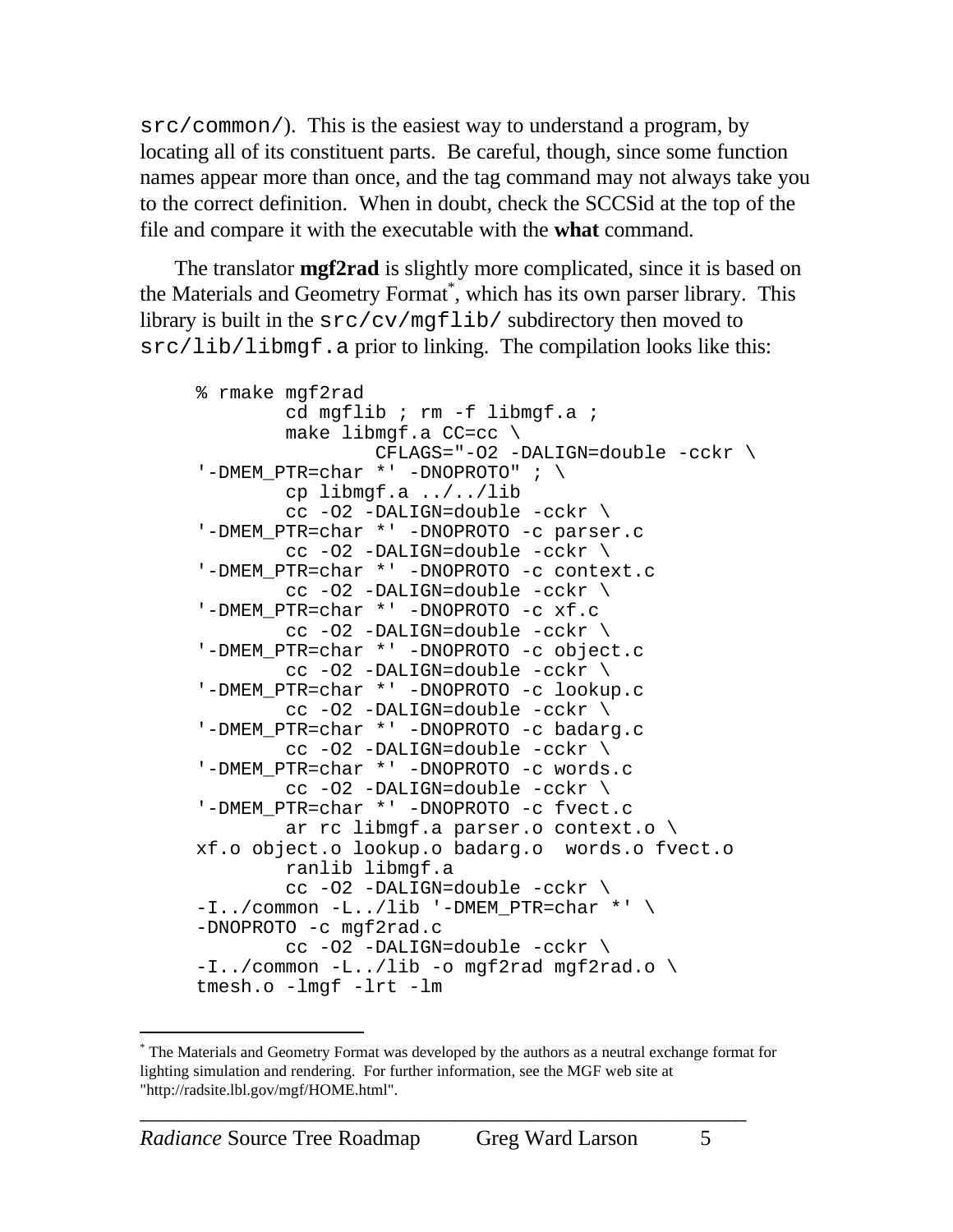<span id="page-5-0"></span>The first part calls **make** in the mgflib/ subdirectory and moves libmgf.a to  $src/lib/$ , and the second part compiles and links mgf2rad.c and tmesh.c to the necessary libraries.

## **Generators and Scene Manipulators**

Most generator programs rely on little else besides the basic C module containing the main function, since generating *Radiance* scene files can be accomplished easily with simple calls to  $\text{print}(3)$ . In some cases, as with **gensurf**, the generator uses the functional language, and therefore needs some of the cal\* modules from the  $src/common/$  directory (compiled into the src/lib/librt.a library). Unlike generators, scene manipulation programs, such as **replmarks** and **xform**, read as well as write scene descriptions, and may require additional library support. The most exotic program built in this directory by far is **mkillum**, which not only reads in scene descriptions, but calls **rtrace** as a subprocess to compute radiance distributions for surfaces. We will use **mkillum** as our example of an unusual compilation for the src/gen/ directory, and **genrev** will serve as our more typical example.

The compilation of **genrev** looks something like this:

```
% rmake genrev
         cc -DALIGN=double -cckr -O2 \
-I../common -L../lib -c genrev.c
         cc -DALIGN=double -cckr -O2 \
-I../common -L../lib -o genrev genrev.o -lrt -lm
```
The functional language modules used from src/common/ are caldefn.c, calfunc.c, and calexpr.c. These modules allow **genrev** to parse and evaluate variable and function definitions that describe the parametric shape of a surface of revolution. Many programs utilize these same library modules and use the functional language in different capacities.

As promised, the compilation of **mkillum** is more complicated, and is broken into three main modules, mkillum.c, mkillum2.c and mkillum3.c, which share the common header file mkillum.h. The compilation looks like this: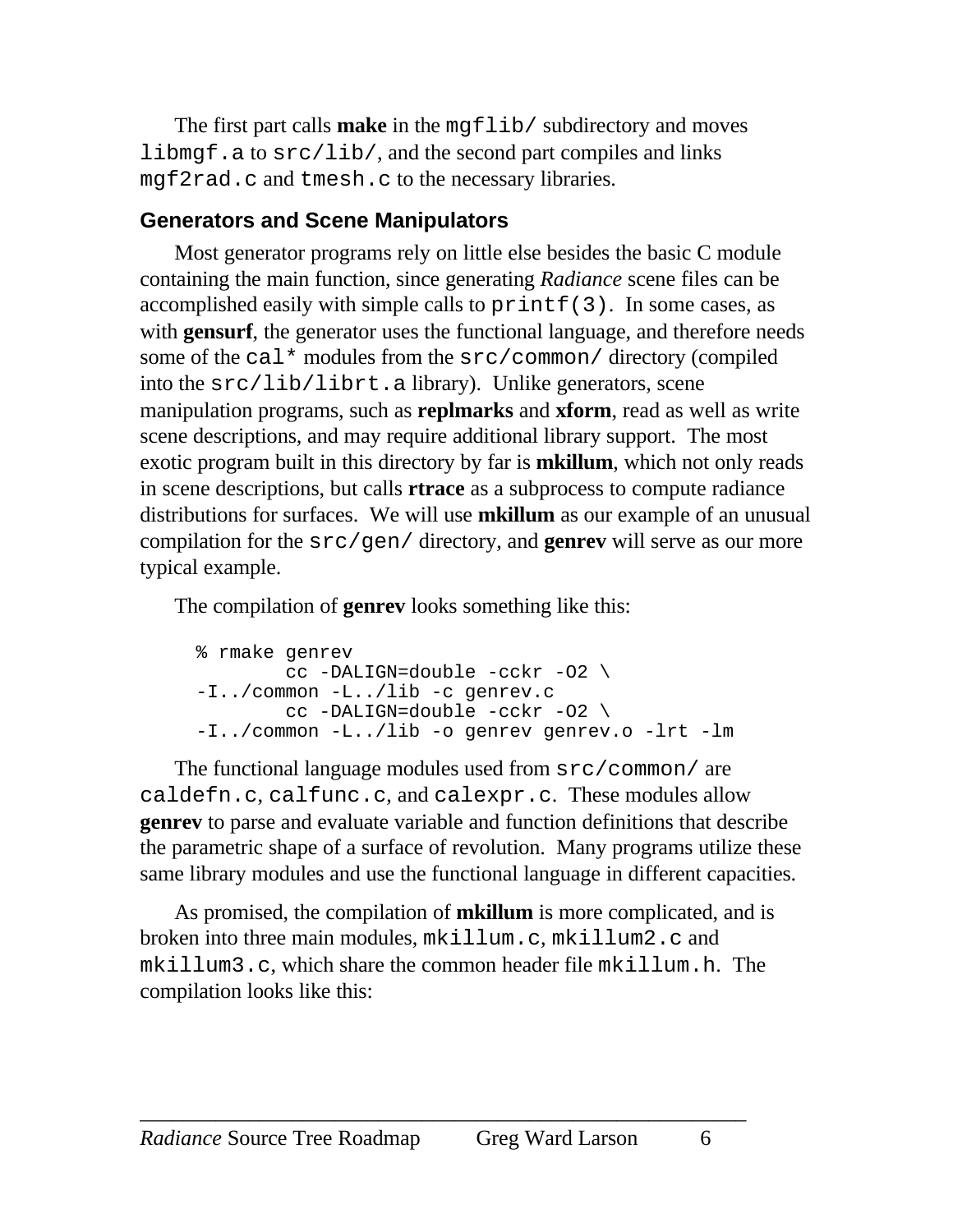```
% rmake mkillum
        cc -DALIGN=double -cckr -O2 \
I../common -L../lib -c mkillum.c
        cc -DALIGN=double -cckr \
-O2 -I../common -L../lib -c mkillum2.c
         cc -DALIGN=double -cckr -DSPEED=60 \
-O2 -I../common -L../lib -c mkillum3.c
        cc -DALIGN=double -cckr \
-02 -I../common -L../lib -o mkillum \
mkillum.o mkillum2.o mkillum3.o -lrt -lm
```
This program relies quite heavily on the modules in  $src/common/$ , including the following:

```
error.c - error reporting function
getpath.c - search for full path to file
process.c - administrate subprocess
urand.c - low-discrepancy sequence
generator
otypes.c <sup>-</sup> determine primitive type
readfargs.c - read primitive argument list
face.c <sup>-</sup> initialize polygon primitive
multisamp.c - multi-dimensional LDS
cone.c - initialize cone/cylinder/ring
mat4.c - 4x4 matrix computations
```
Using these routines, **mkillum** is able to read in *Radiance* scene files and generate ray samples for **rtrace** to compute outgoing radiance values. These are then collected into data files, which are referenced in a modified scene description and sent to the standard output.

### **Scene Compilers**

There are currently two programs compiled in the src/ot/ directory, **genbox** and **oconv**. The **oconv** program generates an *octree* for the given scene file(s), which is then used to accelerate the ray tracing process. The **genbox** program is a gutted version of **oconv** whose sole purpose is to compute the bounding box of one or more scene files. The compilation of **oconv** looks like this: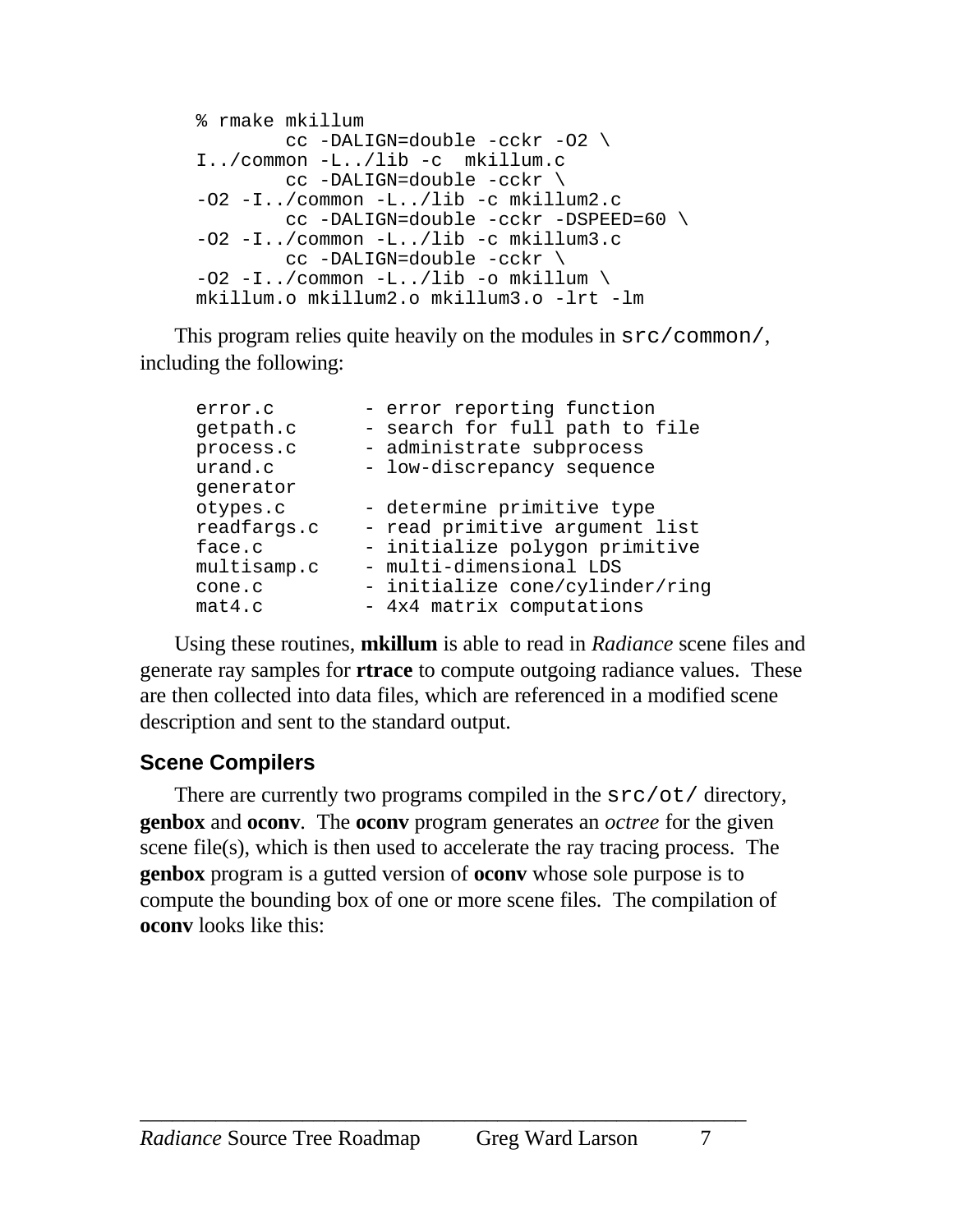```
% rmake oconv
         cc -DSTRICT -DALIGN=double -cckr \
-02 -I../common -L../lib -c oconv.c
         cc -DSTRICT -DALIGN=double -cckr \
-02 -I../common -L../lib -c sphere.c
         cc -DSTRICT -DALIGN=double -cckr \
-O2 -I../common -L../lib -c writeoct.c
         cc -DSTRICT -DALIGN=double -cckr \
-02 -I../common -L../lib -c o face.c
         cc -DSTRICT -DALIGN=double -cckr \
-02 -I../common -L../lib -c o cone.c
         cc -DSTRICT -DALIGN=double -cckr \
-O2 -I../common -L../lib -c o_instance.c
         cc -DSTRICT -DALIGN=double -cckr \
-02 -I../common -L../lib -c bbox.c
         cc -DSTRICT -DALIGN=double -cckr \
-O2 -I../common -L../lib -c initotypes.c
         cc -DSTRICT -DALIGN=double -cckr \
-O2 -I../common -L../lib -DMEMHOG -c readfargs.c
         cc -DSTRICT -DALIGN=double -cckr \
-02 -I../common -L../lib -c malloc.c
         cc -DSTRICT -DALIGN=double -cckr \
-O2 -I../common -L../lib -o oconv oconv.o
writeoct.o sphere.o o_face.o \
o_cone.o o_instance.o bbox.o readfargs.o \
initotypes.o malloc.o -lrt -lm
```
The -DSTRICT option makes sure that **oconv** generates tight bounds around its surfaces. Without this, **oconv** would produce octrees slightly faster (especially if there are many cones), but rendering times might be significantly longer in certain cases. Even though the readfargs.c module is compiled in the  $src/lib/librt$ . a library, it is recompiled here with the -DMEMHOG flag to avoid the memory overhead associated with malloc() by substituting bmalloc() instead.

Once **oconv** has been built, **getbbox** requires only a few special-purpose modules, init2otypes.c and readobj2.c. These substitute certain function assignments and scene parsing code to avoid storing the model in memory like the standard routines. Also, the library-compiled readfargs.c is used because memory is being freed shortly after it is read. The compilation looks like this: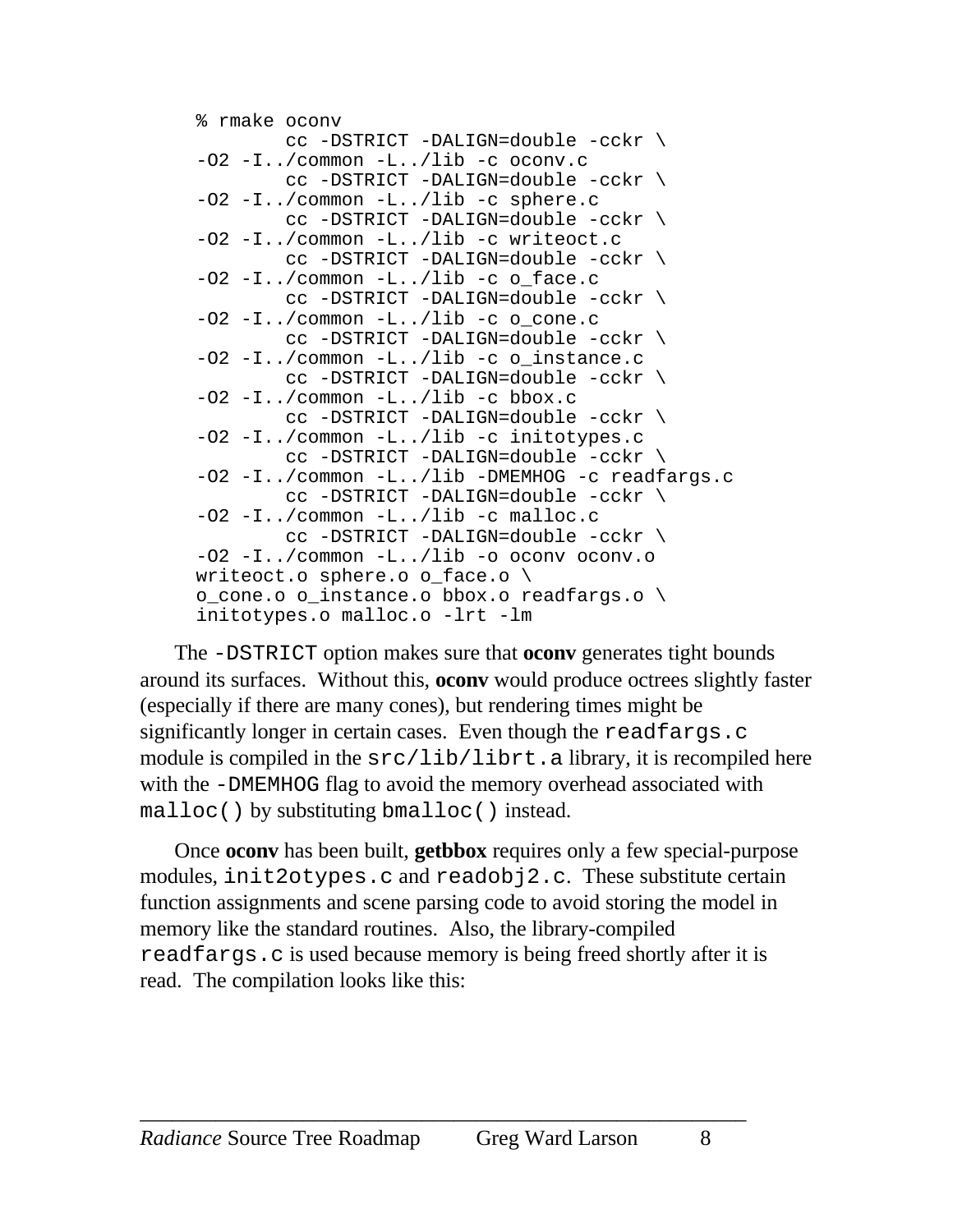```
% rmake getbbox
        cc -DSTRICT -DALIGN=double -cckr \
-O2 -I../common -L../lib -c getbbox.c
        cc -DSTRICT -DALIGN=double -cckr \
-02 - I../common -L../lib
         cc -DSTRICT -DALIGN=double -cckr \
-O2 -I../common -L../lib -c init2otypes.c
        cc -DSTRICT -DALIGN=double -cckr \
-O2 -I../common -L../lib -o getbbox getbbox.o
readobj2.o bbox.o init2otypes.o -lrt -lm
```
## **Rendering Programs**

As one might expect, the compilation of the rendering programs is the most complicated. There are many object files local to the  $src/rt/$ subdirectory and many library modules linked in as well. Other modules have symbolic links to the sources in src/common, but are recompiled locally to enable or disable specific features and optimize performance.

Rather than reproducing the long and tedious compile here, let us look in some detail at src/rt/Rmakefile instead. This will give us better insight into what is going on and how we might make modifications to the code or the compilation process. Rmakefile begins with the following variable settings, which will often be overridden by the rmake script:

```
OPT = -OMACH = -DBSDCFLAGS = \$ (MACH) \ $ (OPT) -I../common -L../libSPECIAL = aed
CC = CCMLIB = -lm
```
The CFLAGS variable is usually left alone, and affected indirectly instead by the settings of the MACH and OPT variables. An exception to this might occur if a particular C compiler wants a space between its  $-I$  and  $-L$  options and their arguments. These options are essential to the compiler finding the *Radiance*-specific header and library files it needs.

### **Rview Device Drivers**

Skipping down a bit, we reach the variables corresponding to device drivers needed for the **rview** program: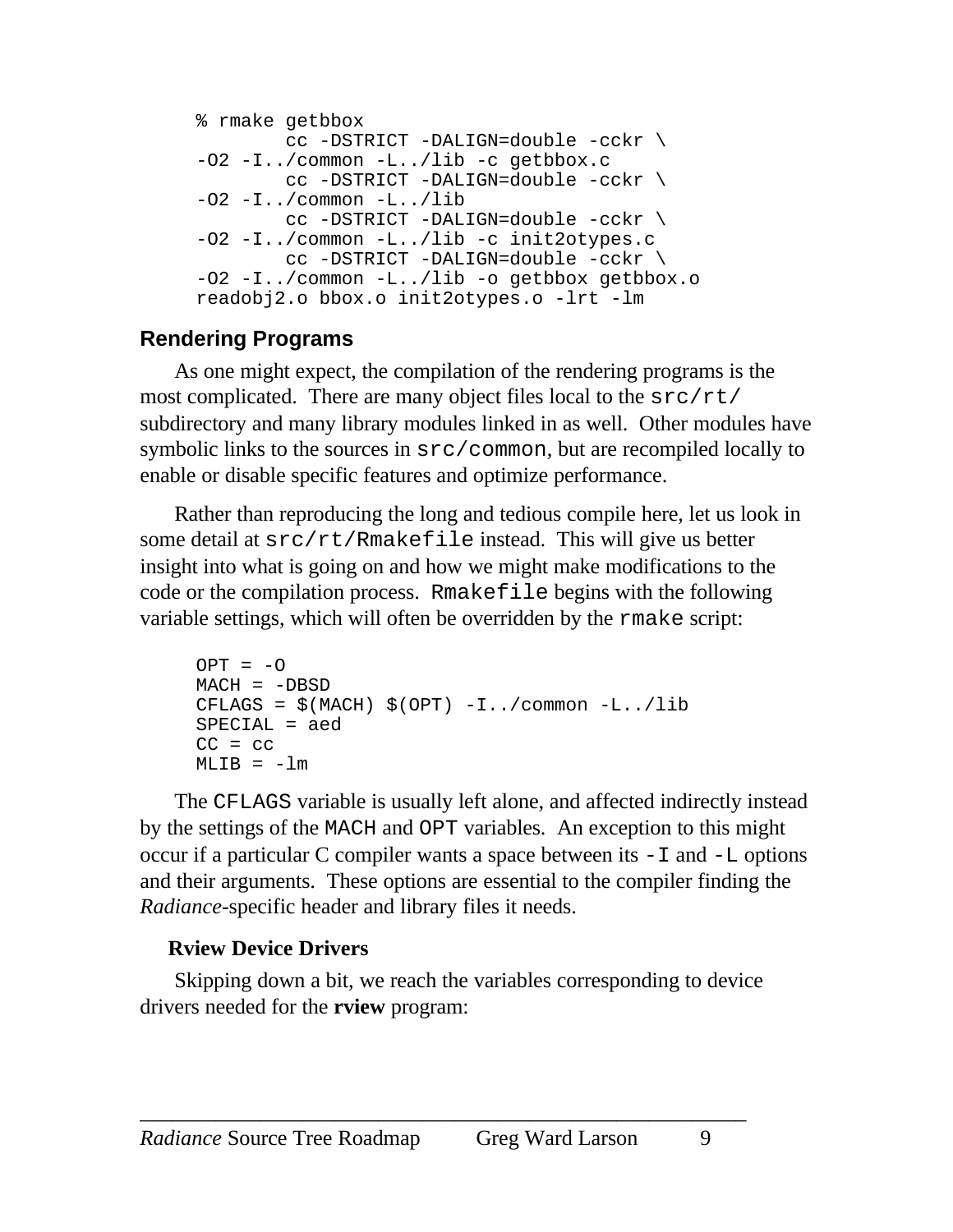```
#
# Device drivers for rview (see also devtable.c):
#
DOBJS = devtable.o devcomm.o editline.o \
     x11.o x11twind.o colortab.o
DSRC = devtable.c devcomm.c editline.c \
     x11.c x11twind.c colortab.c
DLIBS = -1X11
```
These are the objects that will be linked directly into **rview**, and which ones are needed is determined by the contents of src/rt/devtable.c:

```
/*
 * devtable.c - device table for rview.
 */
#include "driver.h"
char dev_default[] = "x11";
extern struct driver *x11_init();
struct device devtable[] = { /* supported
devices */
     {"slave", "Slave driver", slave_init},
     {"x11", "X11 color or greyscale display", x11_init},
     {"x11d", "X11 display using stdin/stdout", x11_init},
     \{0\} /* terminator */
};
```
Originally, **rview** supported more devices than X11, and through the routines in src/rt/devcomm.c, it still can. One of these routines is slave\_init(), which sets up stdin and stdout to act as communication channels between **rview** and its parent process, through which control commands are taken in and display commands are sent by **rview**. Another routine, comm\_init(), permits unlinked device drivers to be used through UNIX interprocess communication channels (i.e., pipes). The simple driver protocol is defined and described in  $src/rt/driver.h$ . Creating a new device driver means following the templates for the requisite device driver routines, and either linking it into rview directly via devtable or as a separate process by linking to the routines in  $src/rt/devmain.c.$ 

As an example of this, let us look at the original X Version 10 driver, which may be linked in a separate program executable for ancient systems that still support it. In  $src/rt/RMakefile$ , we find the following lines: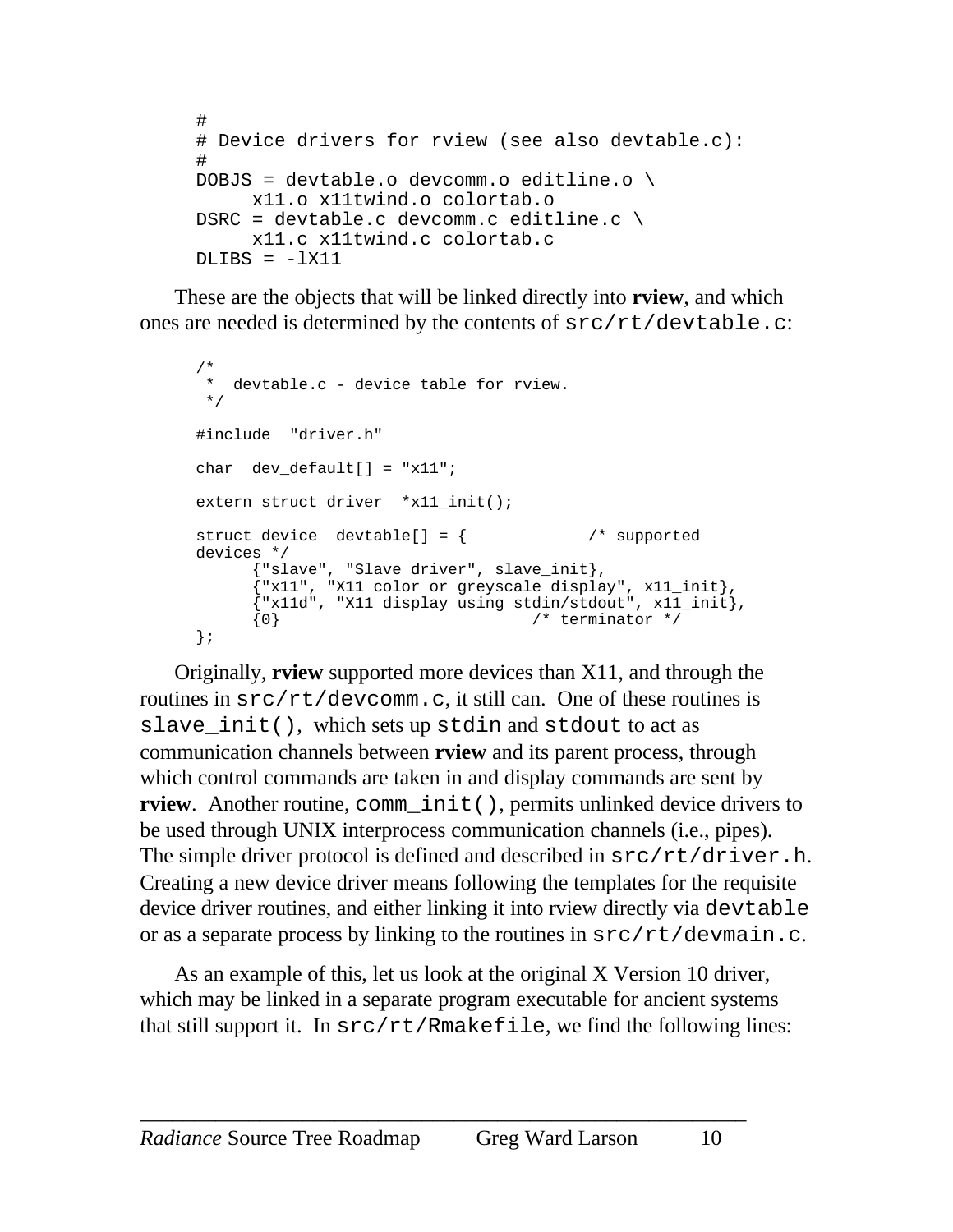```
$(DEVDIR)/x10: x10.o xtwind.o colortab.o \devmain.o editline.o
        \$(CC) \$(CFLAGS) -s -o \$(DEVDIR)/x10 \x10.o xtwind.o devmain.o colortab.o \
editline.o -lX $(LIBS)
x10.o: x10.c
         $(CC) $(CFLAGS) -Dx_init=dinit -c x10.c
```
Since the X10 library cannot be linked to the same program that links to the X11 library (due to name collisions and numerous other problems), this driver *must* be a separate executable. Other drivers could share the same name space as the rest of **rview**, but putting them in a separate executable might still make sense if they are rarely used and/or take up a lot of program memory whether they are used or not, as is the case with the SunView driver. The special compilation of a separate driver executable requires redefining the initialization routine because the main() function in src/rt/devmain.c always calls dinit() as its driver initialization routine. This shows up in the define used for compiling  $x10$ . o above.

The src/rt/Rmakefile variable DEVDIR determines where driver executables are stored. This can be a standard location, but is usually a subdirectory of the *Radiance* DESTDIR executable directory so that they are not accidentally invoked by a user, and regular programs are not mistaken by **rview** for drivers.

If desired, a driver compiled separately in this way may be entered into devtable with comm\_init() as its initializing routine so that it shows up when **rview -devices** is run, but this is not necessary. Any driver given to **rview** with the **-o** option that is not found in devtable will be handed to comm\_init() as a possible external driver program name.

#### **Rendering Modules And Version String**

Getting back to src/rt/Rmakefile, we see the definition of several variables to hold the many source and object files of the rendering programs. The commonalty between **rtrace**, **rpict** and **rview** is evident in the three variables that define their differences: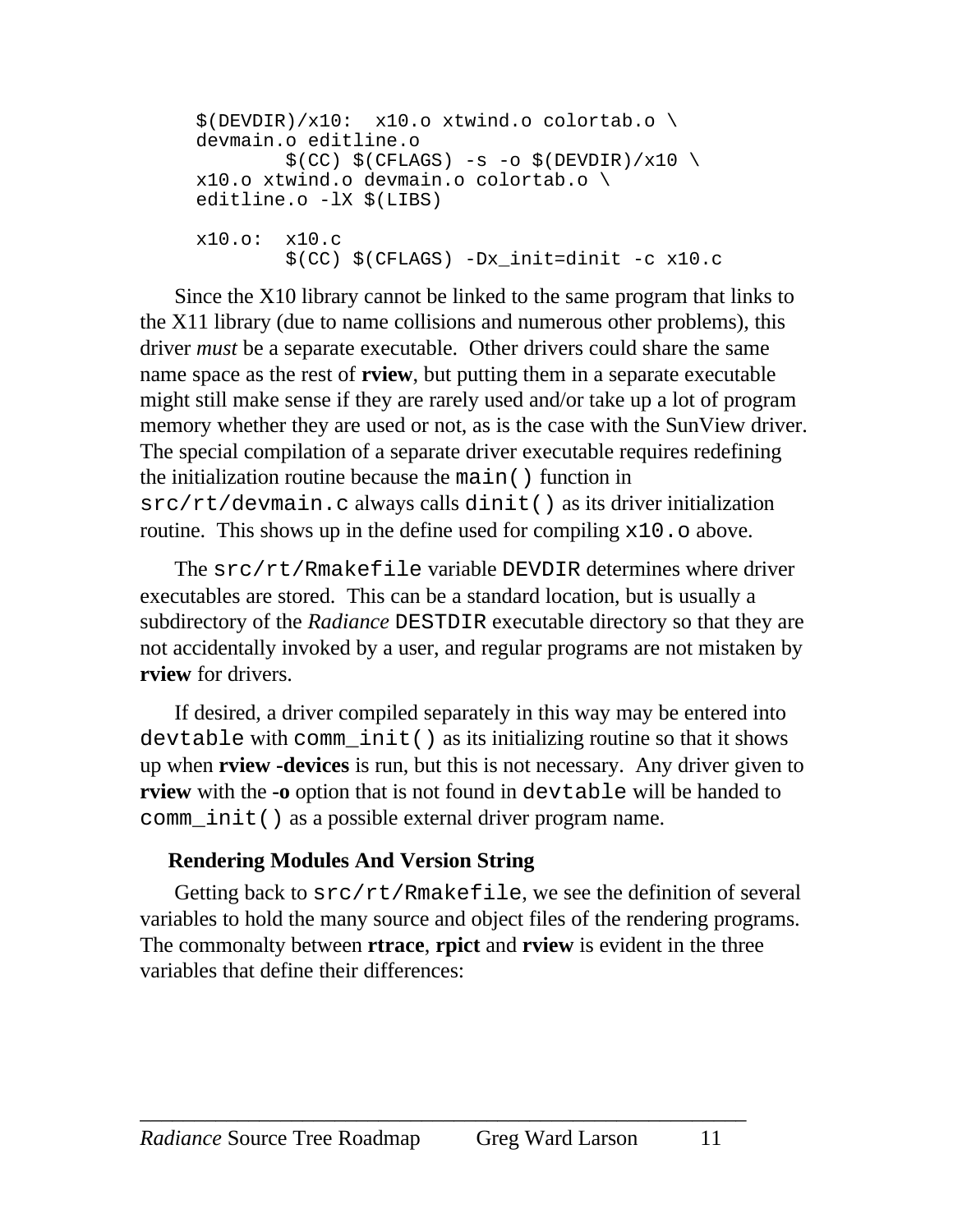```
RTOBJS = rtmain.o rtrace.o duphead.o persist.o \setminuspreload.o $(ROBJS) Version.o
RPOBJS = rpmain.o rpict.o srcdraw.o duphead.o \
persist.o preload.o $(ROBJS) Version.o
RVOBJS = rvmain.o rview.o rv2.o rv3.o \
freeobjmem.o $(DOBJS) $(ROBJS) Version.o
```
Here we see that each program has its own special module, called respectively, rtrace.o, rpict.o and rview.o. In addition, **rtrace** and **rpict** link to duphead.o, persist.o and preload.o, which are needed for persistent and parallel execution (the **-P** and **-PP** options). The **rview** link includes  $rv2$ .o,  $rv3$ .o, freeobjmem.o and the device driver objects (DOBJS) mentioned earlier. The module Version.o is special and deserves some mention here.

The source file  $src/rt/Version.c$  indicates the current renderer version, and usually looks something like this:

```
/*
  * This file was created automatically during
make.
  */
char VersionID[]="RADIANCE 3.1a lastmod Sat Jul 27
09:01:38 PDT 1996 by greg on hobbes";
```
This file is created automatically and is used to identify the particular version of the *Radiance* renderer. In src/rt/Rmakefile, we see this module is dependent on all the common rendering source and header files. Thus, any change to any of the constituent source code will cause  $src/rt/Version.c$  to be rebuilt with the name of the user compiling the new version and when it was compiled.

### **Adding a New Primitive Type**

One of the most common source modifications is adding a new scene primitive type. This involves changes first to src/common/otypes.h, where all the primitives are defined and named. This header file is used by a number of *Radiance* programs, including **oconv**, **xform** and the renderers **rtrace**, **rpict** and **rview**. If the new primitive being added is a material, pattern or texture, it may not be necessary to modify the code to **oconv** or **xform** unless changes in coordinates somehow affect the parameters, in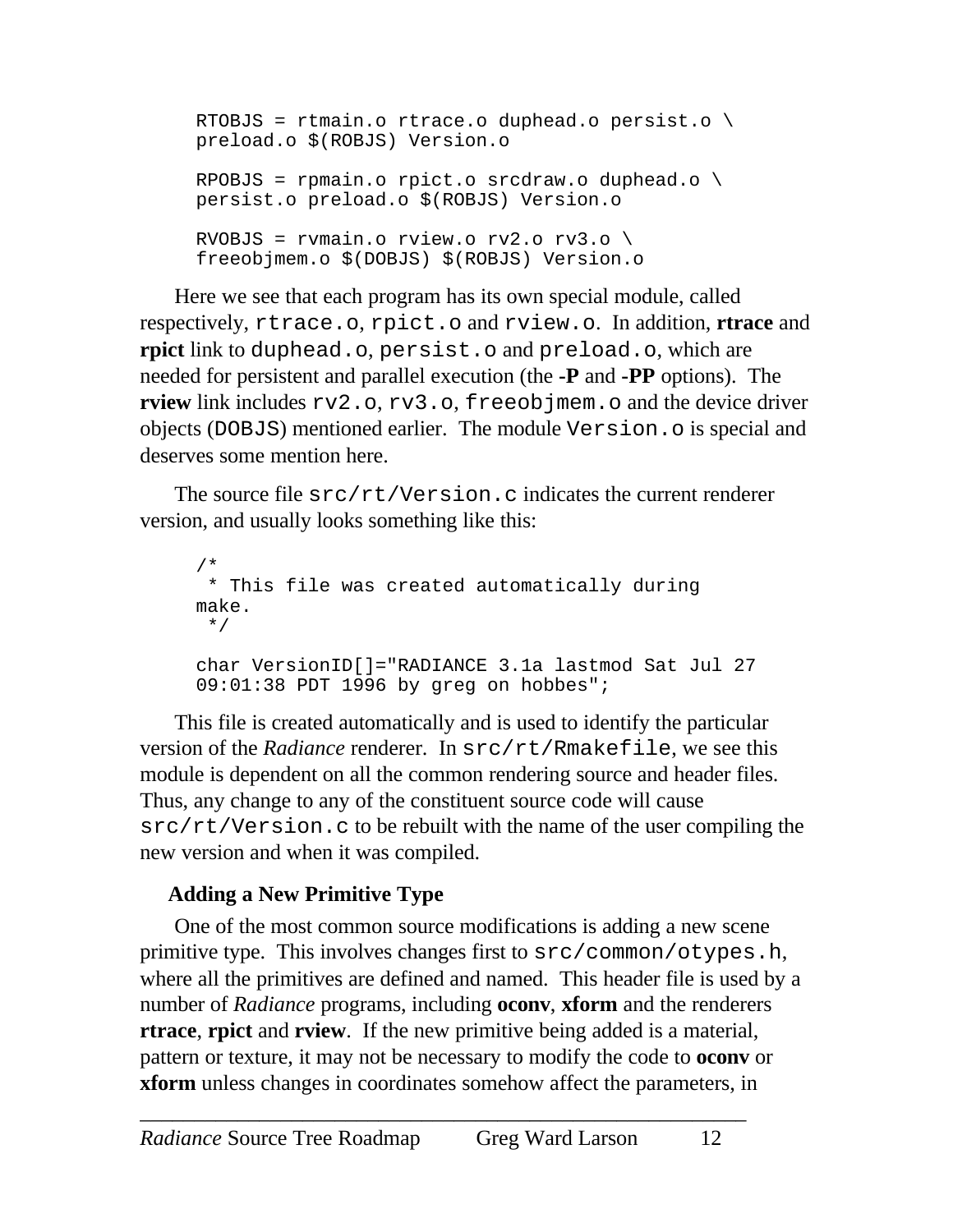<span id="page-12-0"></span>which case an appropriate routine must be added to  $src/gen/xform.c.$ If the new primitive is a surface type, then it will be necessary to write an octree intersection function in the src/ot/ directory as well as a transformation routine in src/gen/xform.c.

A material, pattern or texture primitive means that new code must be added to  $src/rt/$  to implement whatever it is the new primitive does. A new link is then added to src/rt/Rmakefile and src/rt/initotypes.c.

## **Picture Filters and Translators**

More programs are built in the  $src/px/$  subdirectory than any other. This is due partly to the many interesting and orthogonal operations that may be performed on picture files, and partly to the plethora of other image formats available for translation. In fact, the current release of *Radiance* supports only a small subset of the existing image formats, and anyone who wants to volunteer their services in creating new ones will get nothing but encouragement.

Returning to our earlier expository style, we pick two programs from the src/px/ directory and explain their compilations. The first program, **pfilt**, is the main picture filter for anti-aliasing, exposure setting and resizing. The command **rmake pfilt** yields the following:

```
% rmake pfilt
        cc -O2 -DALIGN=double -cckr -I../common \
-L../lib -c pfilt.c
         cc -O2 -DALIGN=double -cckr -I../common \
-L../lib -c pf2.c
         cc -O2 -DALIGN=double -cckr -I../common \
-L../lib -c pf3.c
        cc -O2 -DALIGN=double -cckr -I../common \
-L../lib -o pfilt pfilt.o pf2.o pf3.o -lrt -lm
```
From the src/lib/librt.a library, the following modules are also loaded into **pfilt**: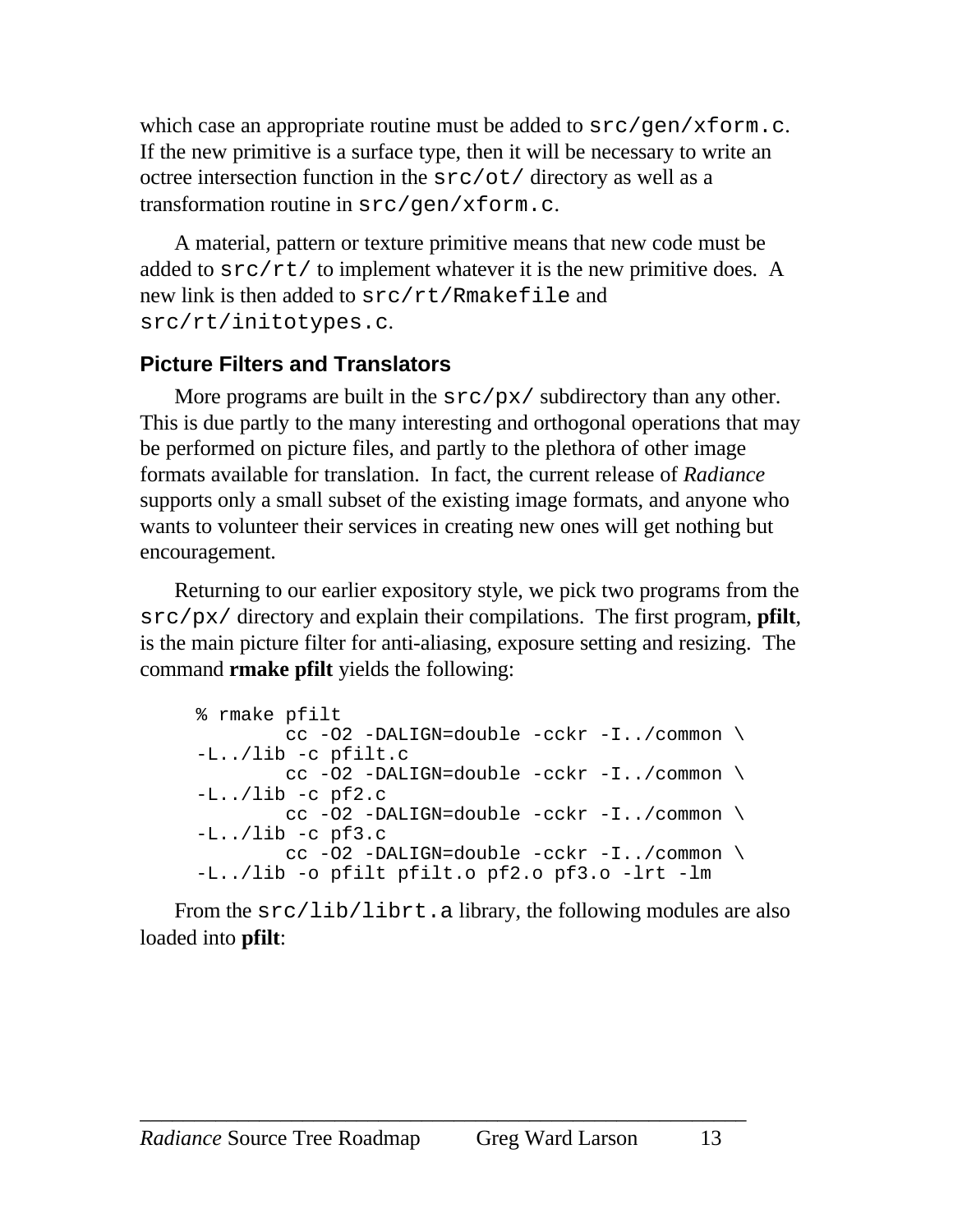| badarg.c      | - check arg list against format     |
|---------------|-------------------------------------|
| color.c       | - routines for scanline i/o         |
| fropen.c      | - find and open a library file      |
| fvect.c       | - routines for float vectors        |
| getlibpath.c  | - return standard library path from |
| image.c       | - routines for image generation     |
| lamps.c       | - load lamp data                    |
| resolu.c      | - read and write image resolutions  |
| rexpr.c       | - regular expression parser         |
| $spec\_rgb.c$ | - convert colors and spectral       |
| ranges        |                                     |
| words.c       | - routines for recognizing words    |

Many of these modules are needed for reading lamp data for color balancing. Specifically, fropen.c, getlibpath.c, lamps.c, rexpr.c and spec\_rgb.c are not needed except to support the **pfilt -t** option. The main module needed are color.c for reading and writing picture scanlines.

The second program we will look at is the image translator, **ra\_t8**, which converts *Radiance* pictures to and from 8-bit Targa format. The compile looks like this:

```
% rmake ra_t8
        cc -O2 -DALIGN=double -cckr -I../common \
-L../lib -c ra_t8.c cc -O2 -DALIGN=double -cckr -I../common \
-L../lib -c clrtab.c
        cc -O2 -DALIGN=double -cckr -I../common \
-L../lib -c neuclrtab.c
        cc -O2 -DALIGN=double -cckr -I../common \
-L../lib -o ra_t8 ra_t8.o clrtab.o neuclrtab.o \
-1rt -lm
```
The module src/px/clrtab.c implements Paul Heckbert's mediancut color quantization and src/px/neuclrtab.c implements Anthony Dekker's neural-net quantization, respectively [Heckbert82][Dekker94]. (Thanks to both these authors for their help in implementing these routines.) The other routines loaded from the standard library are:

| color.c   | - routines for scanline i/o        |
|-----------|------------------------------------|
| colrops.c | - integer operations on COLR data  |
| header.c  | - information header i/o           |
| resolu.c  | - read and write image resolutions |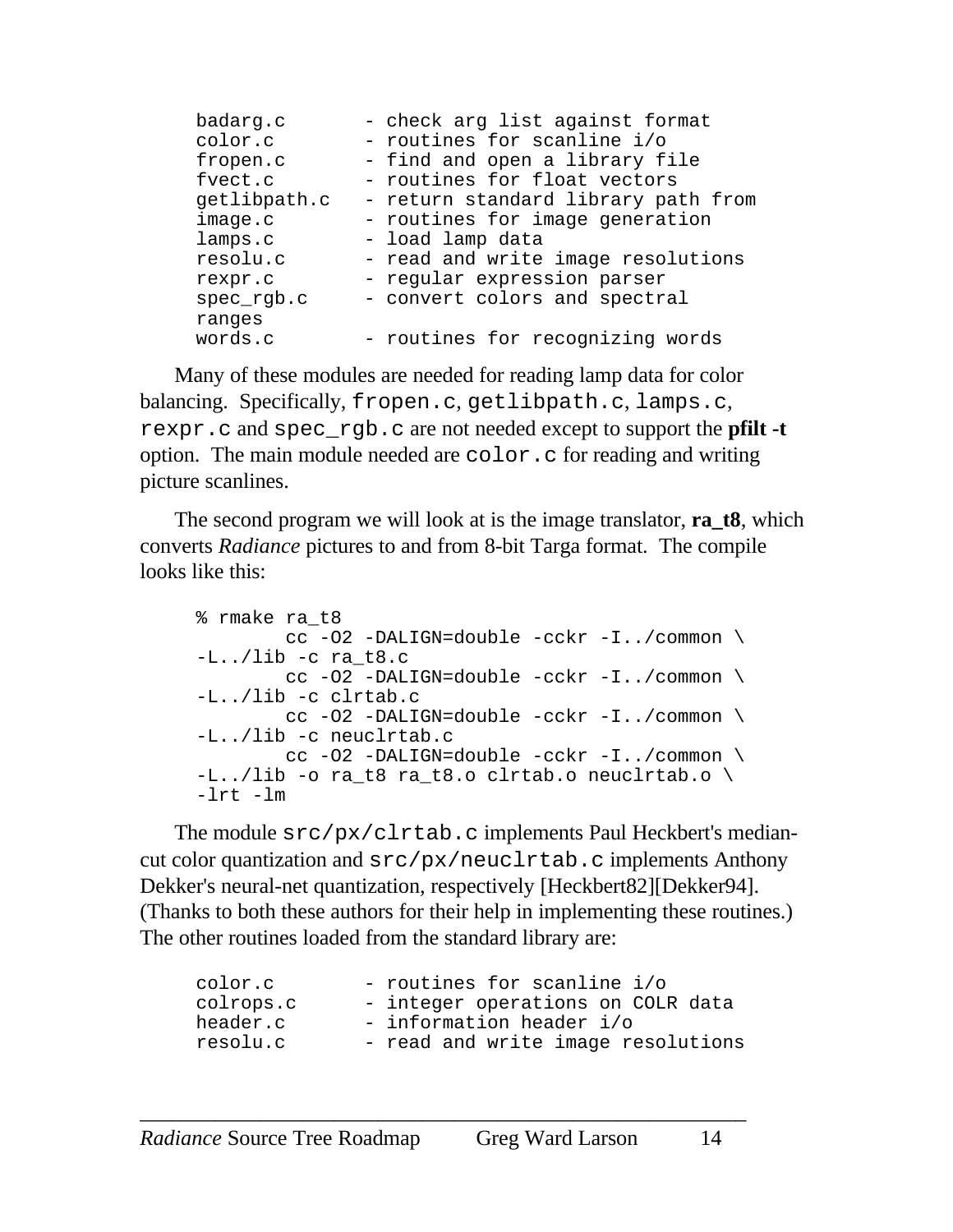<span id="page-14-0"></span>The routines in src/common/colrops.c are important for improving the performance of the program by avoiding floating point operations and conversions on the *Radiance* picture scanlines. These routines are also used in the conversion of 24-bit color images, and a convenient starting point for writing new image translators is the skeletal converter src/px/ra\_skel.c.

# **Utility Programs**

The src/util/ subdirectory builds programs that do not fit conveniently into any of the previous categories. Some of these programs perform handy little functions like computing new views from old ones (**vwright**), while others are executive interfaces capable of integrating and coordinating other *Radiance* programs (**rad**, **trad** and **ranimate**). Since this is really a miscellaneous collection, there are really no typical or unusual programs. Instead, we give examples of two subclasses of utilities. The first example is **rpiece**, a program that runs **rpict** to do something that it could not do as easily by itself. The second example is an executive program that coordinates rendering tasks, **rad**.

The program **rpiece** is a control program for running **rpict** in parallel on one or more hosts. Its compilation looks like this:

```
% rmake rpiece
        cc -DALIGN=double -cckr -O2 -I../common \
-L../lib -c rpiece.c
        cc -DALIGN=double -cckr -O2 -I../common \
-L../lib -c Version.c
         cc -DALIGN=double -cckr -O2 -I../common \
-L../lib -o rpiece rpiece.o Version.o -lrt -lm
```
The only thing unusual about this compilation is the inclusion of Version.c, which is actually a symbolic link to src/rt/Version.c, the module automatically built during compilation of the renderers to indicate what version of the software is being created. This is the only example of a link to a source module someplace besides src/common/. This module is used by **rpiece** to indicate the software version in the header of its output picture.

As our example of an executive program in  $src/util/$ , we look at **rad**, whose compilation looks something like this: